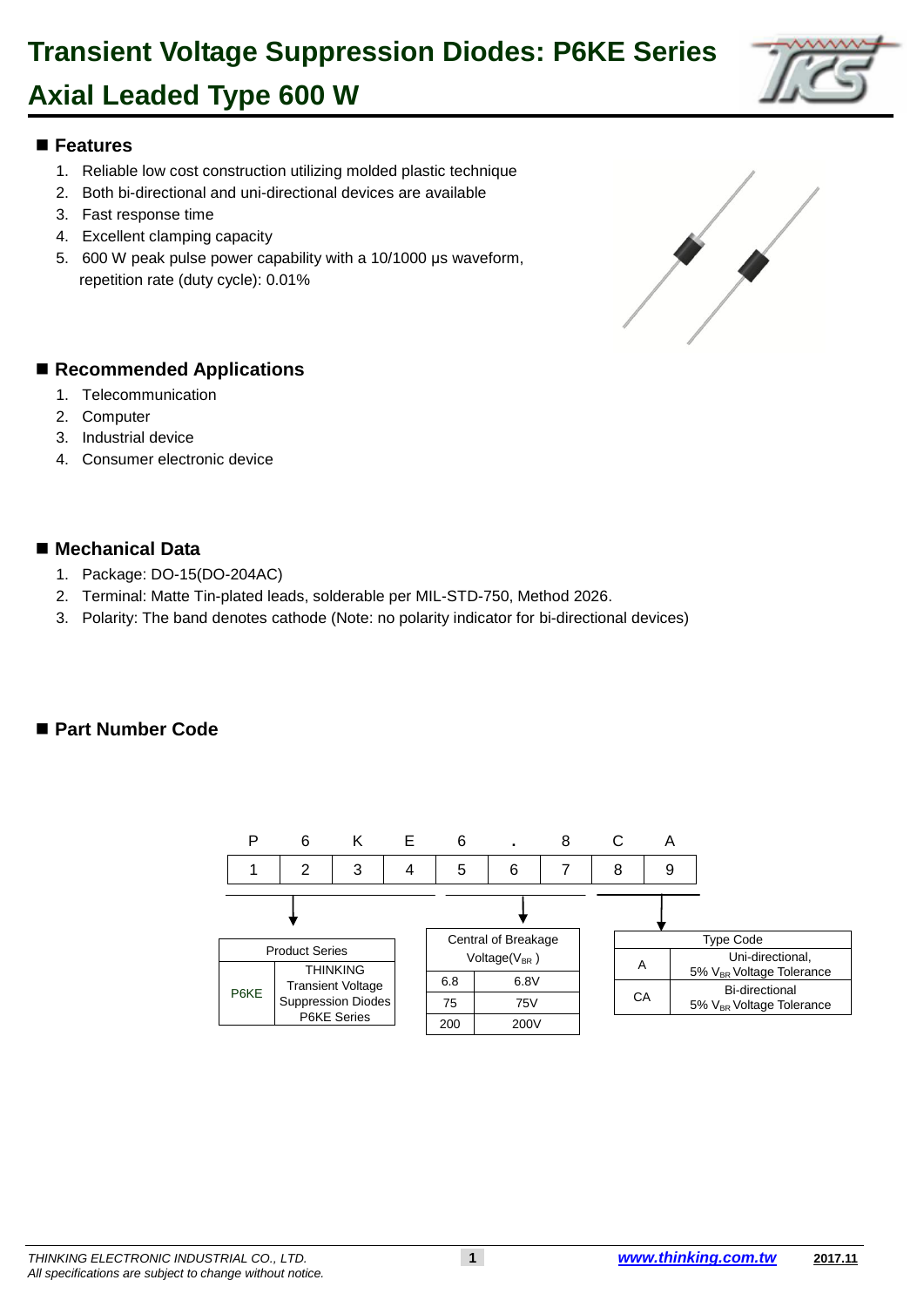## **Transient Voltage Suppression Diodes: P6KE Series Axial Leaded Type 600 W**



44 **Structures and Dimensions**

**DO-15(DO-204AC)**



Unit: inch(millimeter)

### **Maximum Rating (T<sub>A</sub>=25℃ unless otherwise noted)**

| <b>Parameter</b>                                                       | Symbol                      | Value       | Unit |
|------------------------------------------------------------------------|-----------------------------|-------------|------|
| Peak pulse power dissipation at $T_A=25$ °C by 10/1000 µs waveform.    | $P_{PPM}$                   | 600         | W    |
| Peak Pulse Current of on 10/1000us waveform.                           | <b>IPPM</b>                 | See Table   | А    |
| Peak forward surge current, 8.3ms single half sine wave on rated load. | <b>IFSM</b>                 | 100         | Α    |
| Steady State Power Dissipation at $T_L = 75$ °C.                       | $P_D$                       | 5.0         | W    |
| Operating junction and storage temperature range                       | $T_{\sf J}$ , $T_{\sf STG}$ | $-55$ ~+150 | °C   |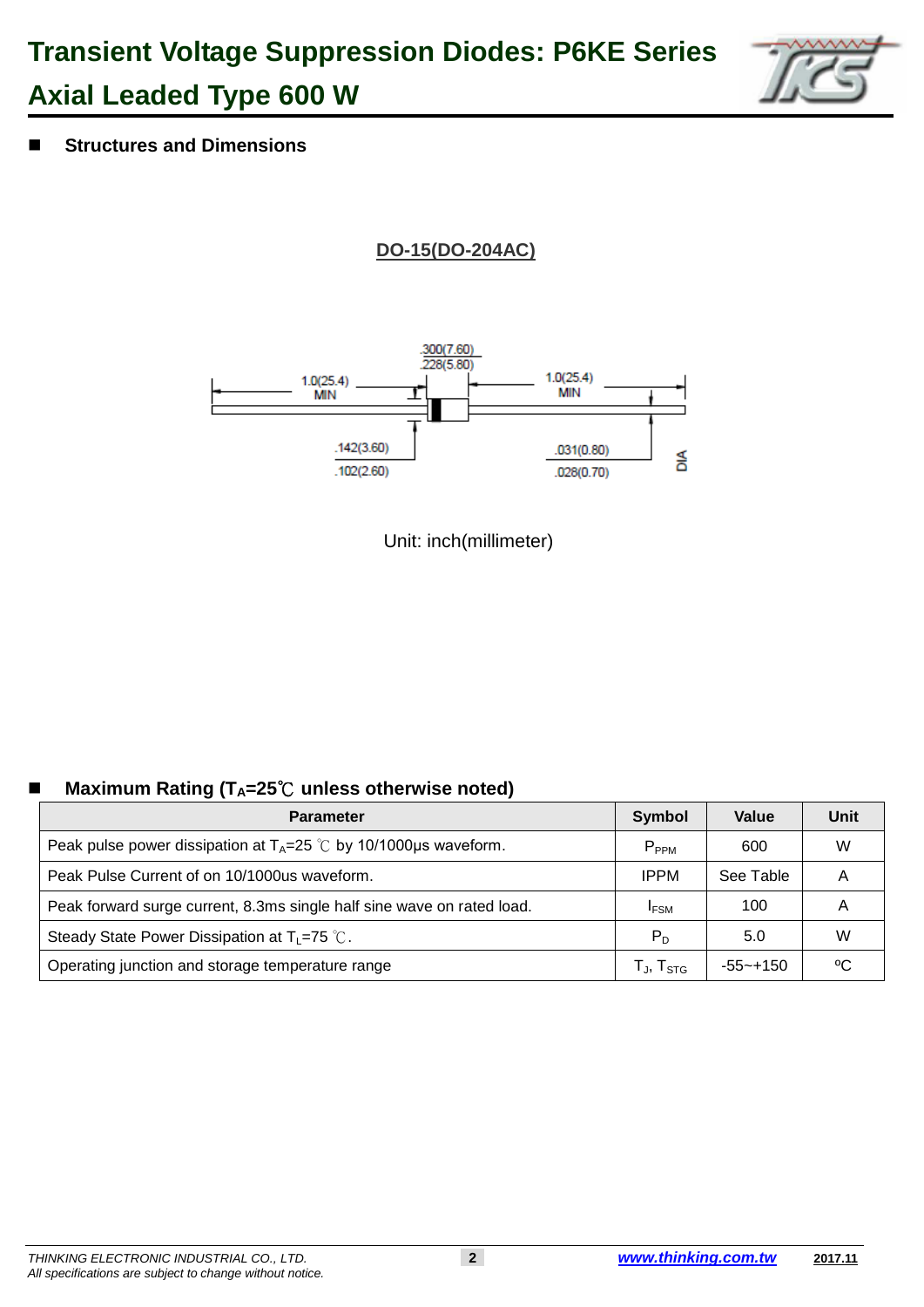

### 72 **Electrical Characteristics (TA=25**℃ **unless otherwise noted)**

| Part No.<br>(Uni) | Part No.<br>(Bi) | <b>Reverse</b><br><b>Stand off</b><br><b>Voltage</b> |        | <b>Breakage</b><br>Voltage<br>$V_{BR}$ @ IT | <b>Test</b><br><b>Current</b> | <b>Maximum</b><br><b>Clamping</b><br>Voltage<br>$V_C \otimes I_{pp}$ | <b>Maximum</b><br><b>Peak Pulse</b><br><b>Current</b> | <b>Maximum</b><br><b>Reverse</b><br>Leakage<br>I <sub>R</sub> @V <sub>RWM</sub> |
|-------------------|------------------|------------------------------------------------------|--------|---------------------------------------------|-------------------------------|----------------------------------------------------------------------|-------------------------------------------------------|---------------------------------------------------------------------------------|
|                   |                  | V <sub>RWM</sub> (V)                                 | Min(V) | Max(V)                                      | $I_T(mA)$                     | V <sub>C</sub> (V)                                                   | $I_{pp}(A)$                                           | $I_R(\mu A)$                                                                    |
| <b>P6KE6.8A</b>   | P6KE6.8CA        | 5.8                                                  | 6.5    | 7.1                                         | 10                            | 10.5                                                                 | 57.1                                                  | 1000                                                                            |
| <b>P6KE7.5A</b>   | P6KE7.5CA        | 6.4                                                  | 7.1    | 7.9                                         | 10                            | 11.3                                                                 | 53.1                                                  | 500                                                                             |
| <b>P6KE8.2A</b>   | P6KE8.2CA        | 7.0                                                  | 7.8    | 8.6                                         | 10                            | 12.1                                                                 | 49.6                                                  | 200                                                                             |
| <b>P6KE9.1A</b>   | P6KE9.1CA        | 7.8                                                  | 8.7    | 9.6                                         | $\mathbf{1}$                  | 13.4                                                                 | 44.8                                                  | 50                                                                              |
| P6KE10A           | P6KE10CA         | 8.6                                                  | 9.5    | 10.5                                        | $\mathbf{1}$                  | 14.5                                                                 | 41.4                                                  | 10                                                                              |
| P6KE11A           | P6KE11CA         | 9.4                                                  | 10.5   | 11.6                                        | $\mathbf{1}$                  | 15.6                                                                 | 38.5                                                  | 5                                                                               |
| P6KE12A           | P6KE12CA         | 10.2                                                 | 11.4   | 12.6                                        | $\mathbf{1}$                  | 16.7                                                                 | 35.9                                                  | 5                                                                               |
| P6KE13A           | P6KE13CA         | 11.1                                                 | 12.4   | 13.7                                        | $\mathbf{1}$                  | 18.2                                                                 | 33.0                                                  | 5                                                                               |
| P6KE15A           | P6KE15CA         | 12.8                                                 | 14.3   | 15.8                                        | $\mathbf{1}$                  | 21.2                                                                 | 28.3                                                  | 5                                                                               |
| <b>P6KE16A</b>    | P6KE16CA         | 13.6                                                 | 15.2   | 16.8                                        | $\mathbf{1}$                  | 22.5                                                                 | 26.7                                                  | 5                                                                               |
| P6KE18A           | P6KE18CA         | 15.3                                                 | 17.1   | 18.9                                        | $\mathbf{1}$                  | 25.2                                                                 | 23.8                                                  | 5                                                                               |
| P6KE20A           | P6KE20CA         | 17.1                                                 | 19.0   | 21.0                                        | $\mathbf{1}$                  | 27.7                                                                 | 21.7                                                  | 5                                                                               |
| P6KE22A           | P6KE22CA         | 18.8                                                 | 20.9   | 23.1                                        | $\mathbf{1}$                  | 30.6                                                                 | 19.6                                                  | 5                                                                               |
| P6KE24A           | P6KE24CA         | 20.5                                                 | 22.8   | 25.2                                        | $\mathbf{1}$                  | 33.2                                                                 | 18.1                                                  | 5                                                                               |
| P6KE27A           | P6KE27CA         | 23.1                                                 | 25.7   | 28.4                                        | $\mathbf{1}$                  | 37.5                                                                 | 16.0                                                  | 5                                                                               |
| P6KE30A           | P6KE30CA         | 25.6                                                 | 28.5   | 31.5                                        | $\mathbf{1}$                  | 41.4                                                                 | 14.5                                                  | 5                                                                               |
| P6KE33A           | P6KE33CA         | 28.2                                                 | 31.4   | 34.7                                        | $\mathbf{1}$                  | 45.7                                                                 | 13.1                                                  | $\overline{5}$                                                                  |
| P6KE36A           | P6KE36CA         | 30.8                                                 | 34.2   | 37.8                                        | $\mathbf{1}$                  | 49.9                                                                 | 12.0                                                  | 5                                                                               |
| P6KE39A           | P6KE39CA         | 33.3                                                 | 37.1   | 41.0                                        | $\mathbf{1}$                  | 53.9                                                                 | 11.1                                                  | 5                                                                               |
| P6KE43A           | P6KE43CA         | 36.8                                                 | 40.9   | 45.2                                        | $\mathbf{1}$                  | 59.3                                                                 | 10.1                                                  | 5                                                                               |
| P6KE47A           | P6KE47CA         | 40.2                                                 | 44.7   | 49.4                                        | $\mathbf{1}$                  | 64.8                                                                 | 9.3                                                   | $\sqrt{5}$                                                                      |
| P6KE51A           | P6KE51CA         | 43.6                                                 | 48.5   | 53.6                                        | $\mathbf{1}$                  | 70.1                                                                 | 8.6                                                   | $5\phantom{.0}$                                                                 |
| P6KE56A           | P6KE56CA         | 47.8                                                 | 53.2   | 58.8                                        | $\mathbf{1}$                  | 77.0                                                                 | 7.8                                                   | $5\phantom{.0}$                                                                 |
| P6KE62A           | P6KE62CA         | 53.0                                                 | 58.9   | 65.1                                        | $\mathbf{1}$                  | 85.0                                                                 | 7.1                                                   | 5                                                                               |
| P6KE68A           | P6KE68CA         | 58.1                                                 | 64.6   | 71.4                                        | $\mathbf{1}$                  | 92.0                                                                 | 6.5                                                   | 5                                                                               |
| P6KE75A           | P6KE75CA         | 64.1                                                 | 71.3   | 78.8                                        | $\mathbf{1}$                  | 103.0                                                                | 5.8                                                   | 5                                                                               |
| P6KE82A           | P6KE82CA         | 70.1                                                 | 77.9   | 86.1                                        | $\mathbf{1}$                  | 113.0                                                                | 5.3                                                   | 5                                                                               |
| P6KE91A           | P6KE91CA         | 77.8                                                 | 86.5   | 95.5                                        | $\mathbf{1}$                  | 125.0                                                                | 4.8                                                   | $5\phantom{.0}$                                                                 |
| P6KE100A          | P6KE100CA        | 85.5                                                 | 95.0   | 105.0                                       | $\mathbf{1}$                  | 137.0                                                                | 4.4                                                   | 5                                                                               |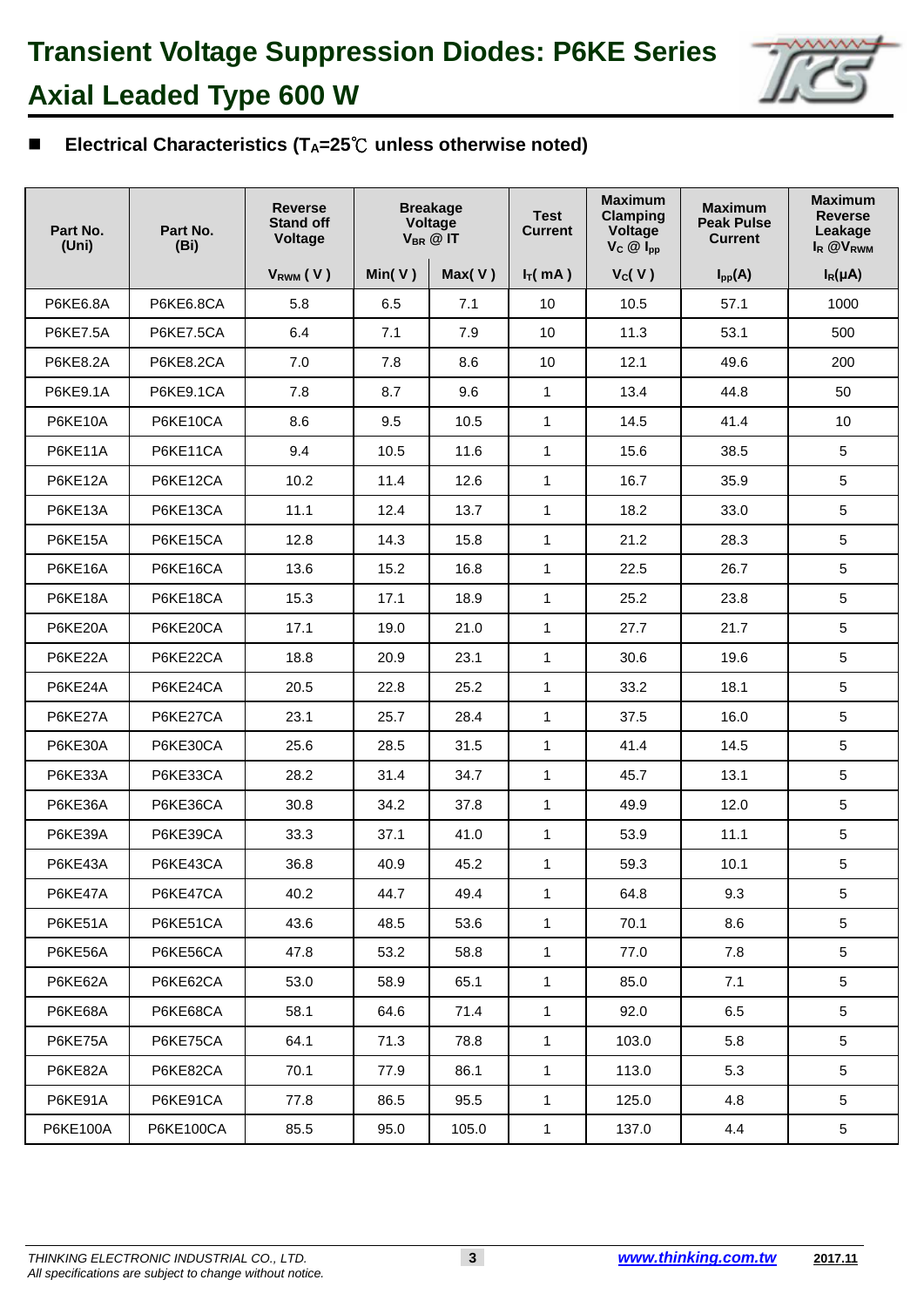

### 77 **Electrical Characteristics (TA=25**℃ **unless otherwise noted)**

| Part No.<br>(Uni) | Part No.<br>(B <sub>i</sub> ) | <b>Reverse</b><br><b>Stand off</b><br><b>Voltage</b> |        | <b>Breakage</b><br>Voltage<br>$V_{BR}$ @ IT | <b>Test</b><br><b>Current</b> | <b>Maximum</b><br><b>Clamping</b><br><b>Voltage</b><br>$V_c \otimes$ Ipp | <b>Maximum</b><br><b>Peak Pulse</b><br><b>Current</b> | <b>Maximum</b><br><b>Reverse</b><br>Leakage<br>I <sub>R</sub> @V <sub>RWM</sub> |
|-------------------|-------------------------------|------------------------------------------------------|--------|---------------------------------------------|-------------------------------|--------------------------------------------------------------------------|-------------------------------------------------------|---------------------------------------------------------------------------------|
|                   |                               | V <sub>RWM</sub> (V)                                 | Min(V) | Max(V)                                      | $I_T(mA)$                     | V <sub>C</sub> (V)                                                       | $I_{\text{pp}}(A)$                                    | $I_R(\mu A)$                                                                    |
| P6KE110A          | <b>P6KE110CA</b>              | 94.0                                                 | 105.0  | 116.0                                       | 1                             | 152.0                                                                    | 3.9                                                   | 5                                                                               |
| P6KE120A          | <b>P6KE120CA</b>              | 102.0                                                | 114.0  | 126.0                                       | 1                             | 165.0                                                                    | 3.6                                                   | 5                                                                               |
| P6KE130A          | <b>P6KE130CA</b>              | 111.0                                                | 124.0  | 137.0                                       | 1                             | 179.0                                                                    | 3.4                                                   | 5                                                                               |
| P6KE150A          | <b>P6KE150CA</b>              | 128.0                                                | 143.0  | 158.0                                       | 1                             | 207.0                                                                    | 2.9                                                   | 5                                                                               |
| P6KE160A          | <b>P6KE160CA</b>              | 136.0                                                | 152.0  | 168.0                                       | 1                             | 219.0                                                                    | 2.7                                                   | 5                                                                               |
| <b>P6KE170A</b>   | <b>P6KE170CA</b>              | 145.0                                                | 162.0  | 179.0                                       | 1                             | 234.0                                                                    | 2.6                                                   | 5                                                                               |
| P6KE180A          | <b>P6KE180CA</b>              | 154.0                                                | 171.0  | 189.0                                       | 1                             | 246.0                                                                    | 2.4                                                   | 5                                                                               |
| P6KE200A          | <b>P6KE200CA</b>              | 171.0                                                | 190.0  | 210.0                                       | 1                             | 274.0                                                                    | 2.2                                                   | 5                                                                               |
| <b>P6KE220A</b>   | <b>P6KE220CA</b>              | 185.0                                                | 209.0  | 231.0                                       | 1                             | 328.0                                                                    | 1.8                                                   | 5                                                                               |
| P6KE250A          | <b>P6KE250CA</b>              | 214.0                                                | 237.0  | 263.0                                       | 1                             | 344.0                                                                    | 1.7                                                   | 5                                                                               |
| P6KE300A          | <b>P6KE300CA</b>              | 256.0                                                | 285.0  | 315.0                                       | 1                             | 414.0                                                                    | 1.4                                                   | 5                                                                               |
| P6KE350A          | <b>P6KE350CA</b>              | 300.0                                                | 333.0  | 368.0                                       | 1                             | 482.0                                                                    | 1.2                                                   | 5                                                                               |
| P6KE400A          | <b>P6KE400CA</b>              | 342.0                                                | 380.0  | 420.0                                       | 1                             | 548.0                                                                    | 1.1                                                   | 5                                                                               |
| <b>P6KE440A</b>   | <b>P6KE440CA</b>              | 376.0                                                | 418.0  | 462.0                                       | 1                             | 602.0                                                                    | 1.0                                                   | 5                                                                               |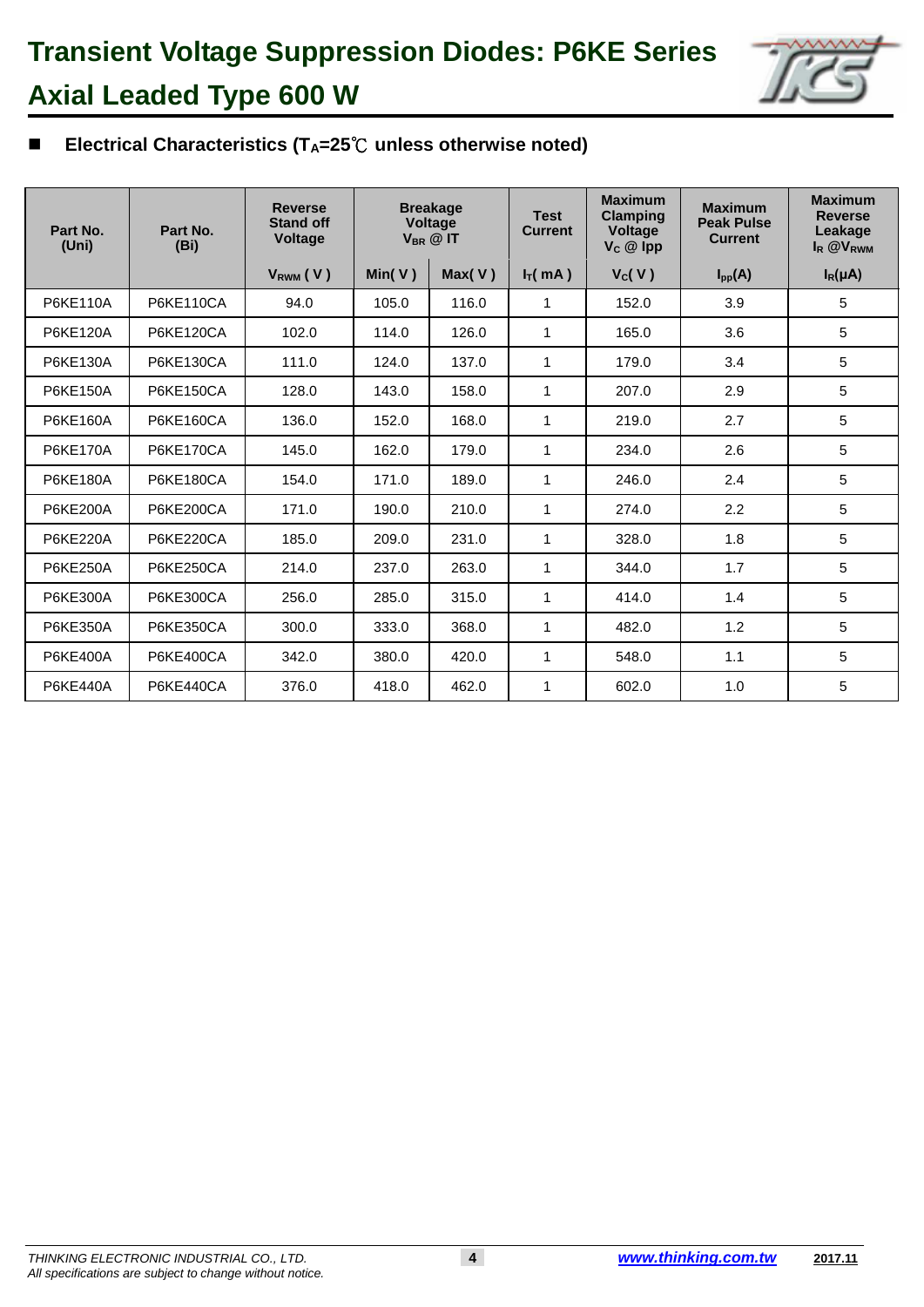# **Transient Voltage Suppression Diodes: P6KE Series Axial Leaded Type 600 W**



### ■ Rate and Characteristic Curve (T<sub>A</sub>=25<sup>°</sup>C unless otherwise noted)



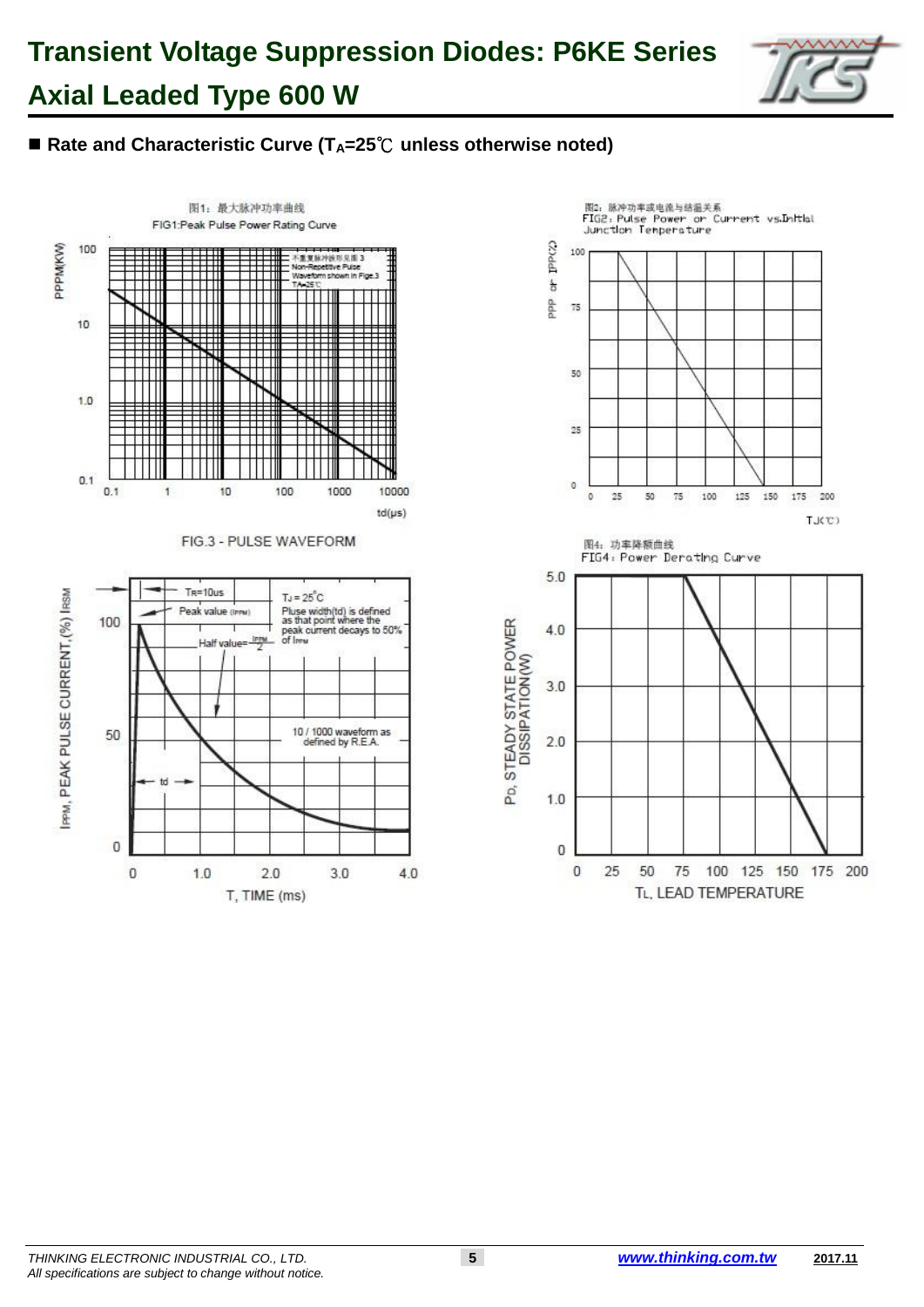## **Transient Voltage Suppression Diodes: P6KE Series Axial Leaded Type 600 W**



## ■ Soldering Recommendation



| <b>Reflow Condition</b>                                | Lead-free assembly |
|--------------------------------------------------------|--------------------|
| Preheat                                                |                    |
| -Temperature Min(Ts min)                               | 150°C              |
| -Temperature Min(Ts max)                               | $200^{\circ}$ C    |
| -Time (min to max) (ts)                                | $60 - 180$ seconds |
| Average ramp up rate                                   |                    |
| -Temperature Liquidus (TL) to peak                     | 3°C/second max     |
| $Ts(max)$ to $T_L$                                     |                    |
| -Ramp-up Rate                                          | 3°C/second max.    |
| Reflow                                                 |                    |
| -Temperature Liquidus (TL)                             | $217^{\circ}$ C    |
| -Time $(t_L)$                                          | $60 - 150$ seconds |
| Peak Temperature (TP)                                  | 260°C              |
| Time within $5^{\circ}$ of actual peak Temperature(tp) | $20 - 40$ seconds  |
| Ramp-down Rate                                         | 6°C/second max.    |
| Time $25^{\circ}$ to peak Temperature(TP)              | 8 minutes max.     |
| Do not exceed                                          | 260°C              |